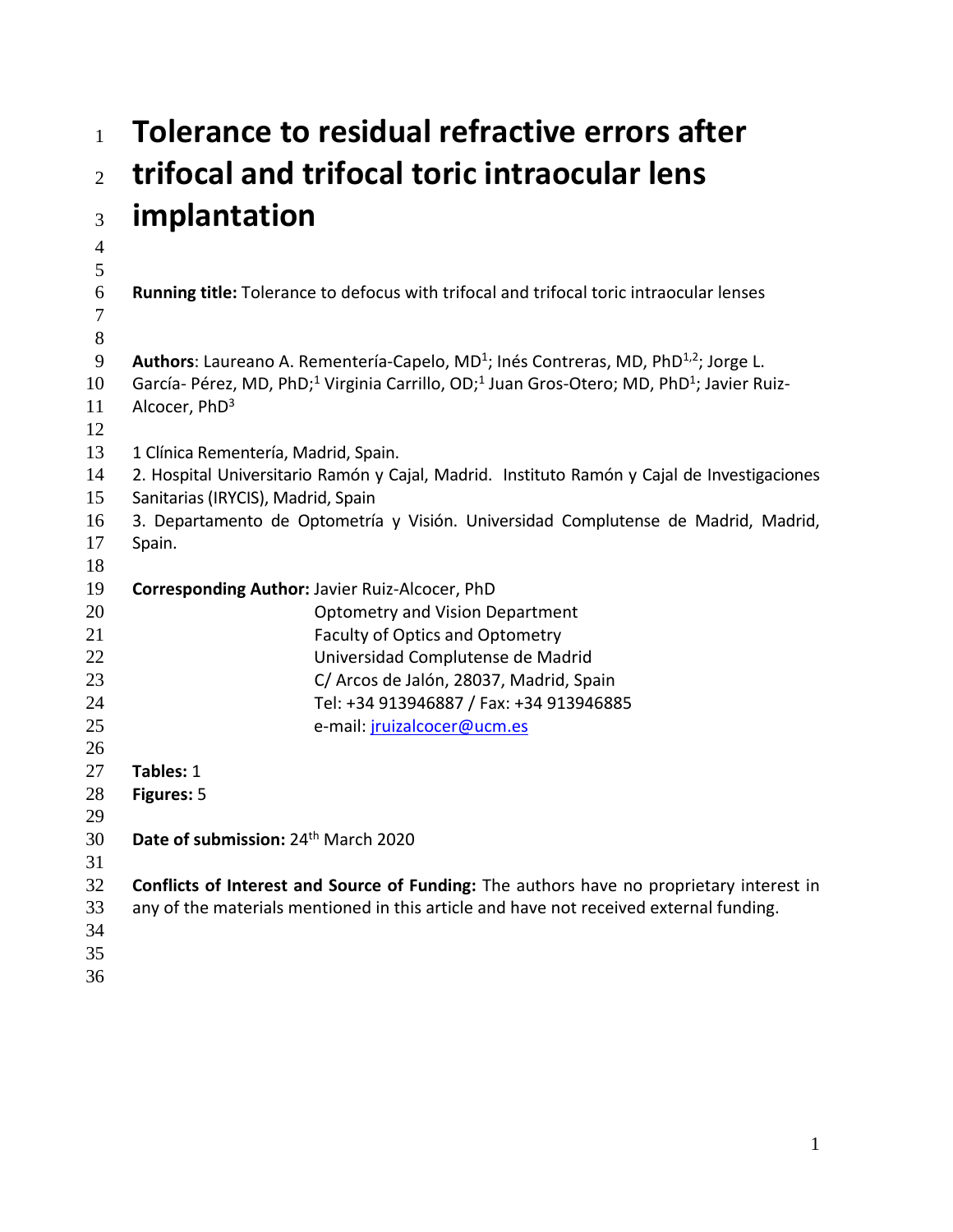**ABSTRACT**

 **Objective:** To assess the impact of 0.50 diopter (D) positive or negative defocus on visual function in patients implanted with trifocal and trifocal toric intraocular lenses (IOLs). **Methods:** The study included patients implanted with the AcrySof® IQ PanOptixTM IOL or 41 the PanOptix<sup>TM</sup> Toric. Visual acuity (VA) at high (100%), medium (50%) and low (10%) contrast, contrast sensitivity function (CSF) and halo perception were assessed three months after surgery. Explorations were performed with distance correction (CDVA), with a positive defocus of +0.50D (myopization) and with a negative defocus of -0.50D (hyperopization). **Results:** The study included 60 eyes of 60 patients (30 eyes with PanOptix and 30 eyes with PanOptix Toric). For both groups, VA was better for all contrast settings at the CDVA situation (p<0.05 in all cases). For low spatial frequencies, no differences in CSF were found among the three refractive situations in either group. For higher frequencies, the results showed an overall trend for better CSF results for the CDVA situation. The halo effect was lower for the CDVA situation if compared to myopization and hyperopization in both the PanOptix and the PanOptix Toric group (p<0.05 for all cases). **Conclusions:** There is an impact on visual quality and halo perception in patients implanted with trifocal or trifocal toric IOLs even for low residual refractive errors. **Key words**: defocus, trifocal, trifocal toric, intraocular lenses, photic phenomena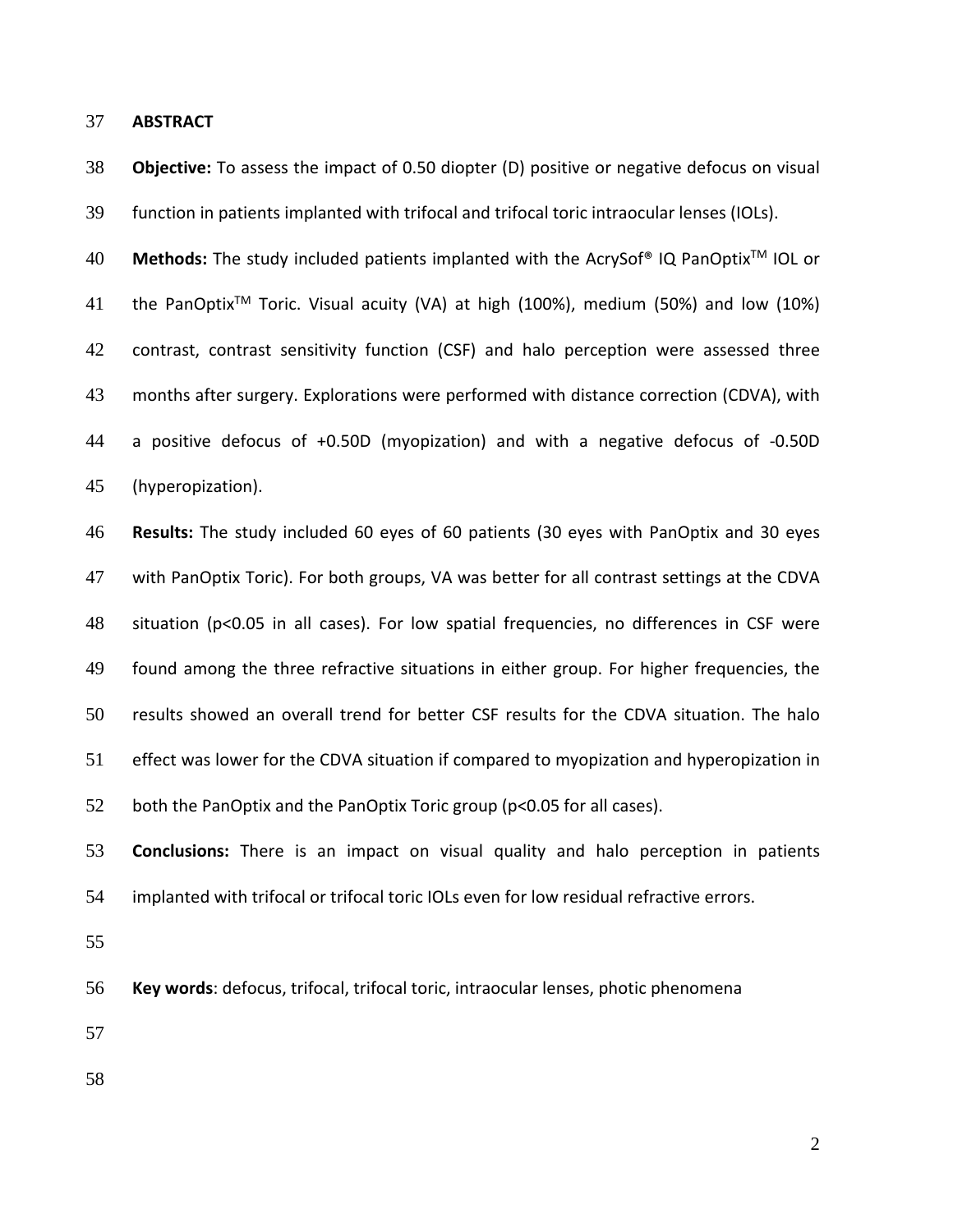Trifocal and trifocal toric IOLs have become popular among cataract surgeons due to the satisfactory clinical outcomes and the high rates of spectacle independence 61 achieved by their patients.<sup>1-3</sup> However, in order to reach optimal visual results residual refraction should be close to emmetropia, otherwise residual refractive errors might reduce visual quality and increase the rate of dysphotopsias.

 Different studies have reported excellent refractive outcomes after the implantation of trifocal IOLs, with approximately 95% of patients with spherical equivalent 66 (SE) values within  $\pm 0.50$  diopters (D) of emmetropia,  $2,4-6$  although other authors reported 67 Iower values  $4,7$  In patients with residual refractive errors that have an important effect on visual function, corneal refractive surgery may be performed with good clinical outcomes.  $8,9$  Nonetheless, it is difficult to accurately correct residual refractions of less than 0.50 D.

 Therefore, it would be of interest to evaluate the visual performance of patients who have received a trifocal intraocular lens who have small refractive errors. One of the ways to do this is to induce either myopia or hyperopia over an ideal emmetropic situation. Thus, the aim of the present study is to assess visual quality and halo perception when a certain amount (0.50D) of positive or negative defocus is induced in patients implanted with trifocal and trifocal toric IOLs.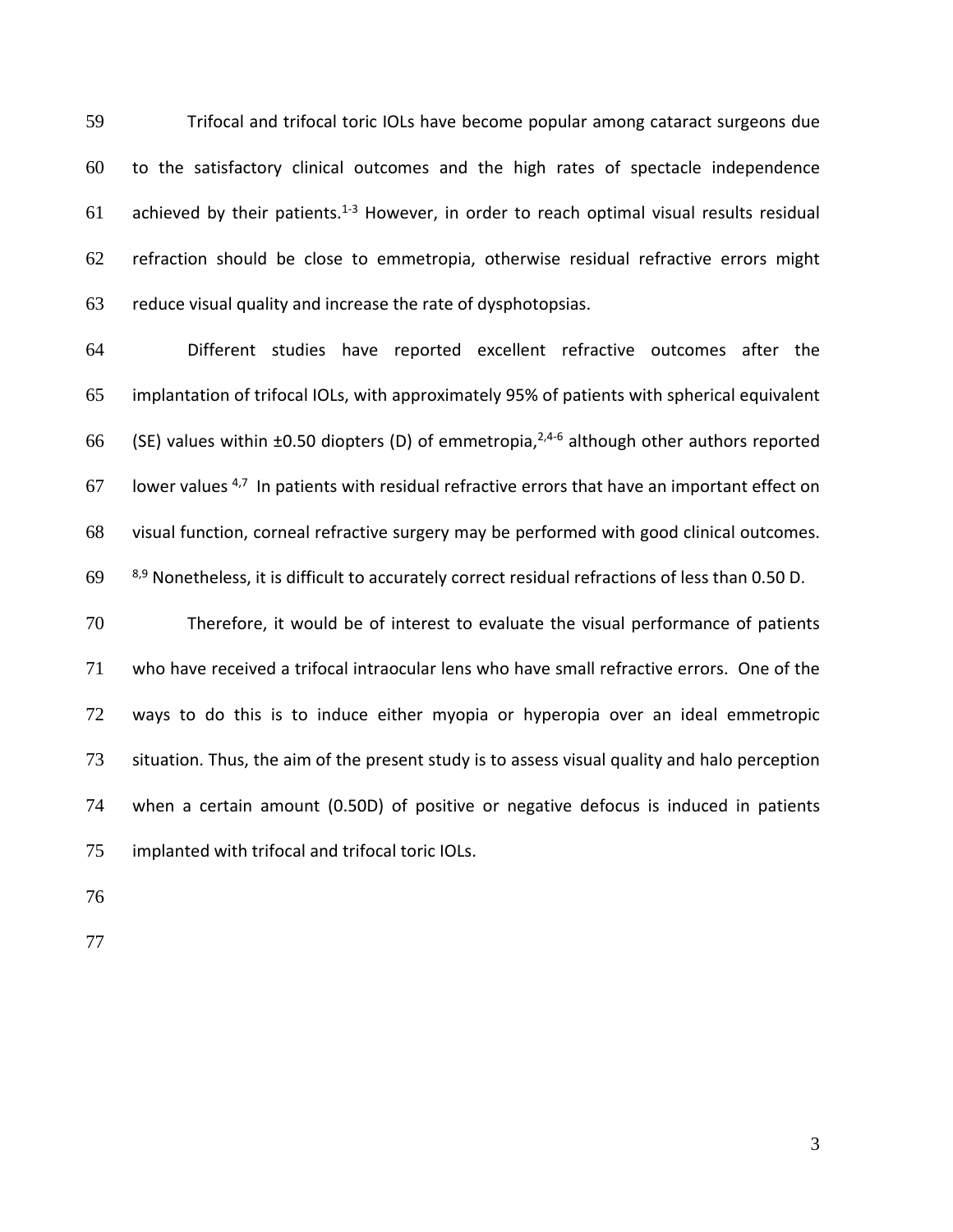#### **PATIENTS AND METHODS**

 This prospective study was performed at Clínica Rementería, Madrid, Spain and comprised patients who were looking for spectacle independence after cataract surgery and scheduled for bilateral implantation of the same diffractive trifocal IOL. Only one eye of each patient was evaluated in this study. The study followed the tenets of the Declaration of Helsinki and was reviewed and approved by the pertinent Ethics Committee. Informed consent was obtained from all patients after the nature of the study had been explained.

 Exclusion criteria included amblyopia, preoperative angle kappa > 0.4mm, previous ocular surgery and presence of ocular pathologies and abnormal iris. Patients with intra- or postoperative complications and with residual spherical equivalent over 0.50D were also excluded.

 The study evaluated two groups of patients. One group included eyes that were 91 implanted with the non-toric trifocal AcrySof IQ PanOptix<sup>™</sup> IOL (Alcon Laboratories, USA). 92 The AcrySof<sup>®</sup> IQ PanOptix<sup>™</sup> has been described in detail in previous studies.<sup>1,6</sup> In 93 summary, this IOL has a diffractive design with a negative spherical aberration (-0.1  $\mu$ m) in 94 the anterior surface. It creates three effective foci at far, intermediate (60cm / +2.17D 95 add) and near distance (40cm /  $+3.25$  D).<sup>1,6</sup> The hydrophobic acrylic material of the IOL incorporates ultraviolet and blue light filtration.

97 The other group of eyes received a toric trifocal AcrySof IQ PanOptix Toric<sup>™</sup> (Alcon 98 Laboratories, USA). The AcrySof® IQ PanOptix<sup>™</sup> Toric shares the same design and material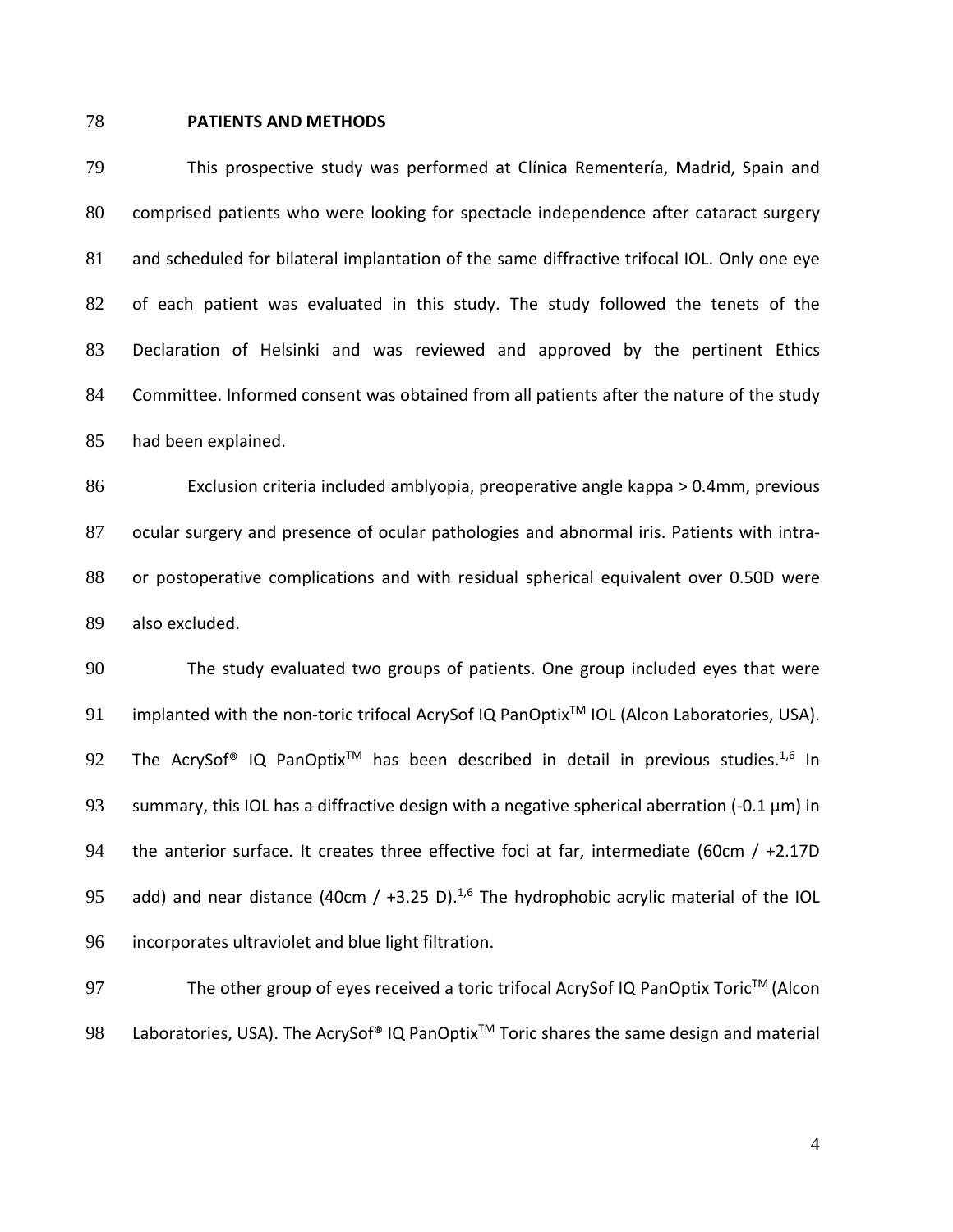with the spherical version. However, in order to correct corneal astigmatism, this lens has 100 a biconical posterior surface. It can correct up to 3.75D of astigmatism.<sup>1</sup>

 All patients underwent an extensive ophthalmologic examination prior to surgery, including refraction and visual acuity measurement, slit-lamp biomicroscopy, corneal topography, optical coherence tomography of the macula and optic nerve and fundus examination under pharmacological midriasis. Angle kappa was measured with the Pentacam® HR (Oculus, Wetzlar, Germany). At the same time, patients were examined with the IOL Master 700 for intraocular lens calculation. Patients with more than 0.8D astigmatism in corneal topography were also examined with the VERION™ Image Guided 108 System (Alcon Laboratories, USA).<sup>1</sup> Toric IOLs were implanted in eyes with more than 0.8D astigmatism.

 All cataract surgeries were performed by two experienced surgeons (LA.R.C and JL.G.P) under topical and intracameral anesthesia, with a 2.2 mm clear-cornea incision at 135 degrees and "stop and chop" phacoemulsification. Toric IOL implantation was guided 113 by the VERION System.

 All patients were evaluated one day, one week, one month and three months after 115 surgery, but only data from the third month visit was taken into consideration for this study. In the three-month visit, patients included in the study underwent visual acuity for different contrasts, contrast sensitivity and halo size evaluation. Initially, uncorrected distance visual acuity with an ETDRS chart was measured, followed by subjective refraction (best distance correction). All other measurements were then performed first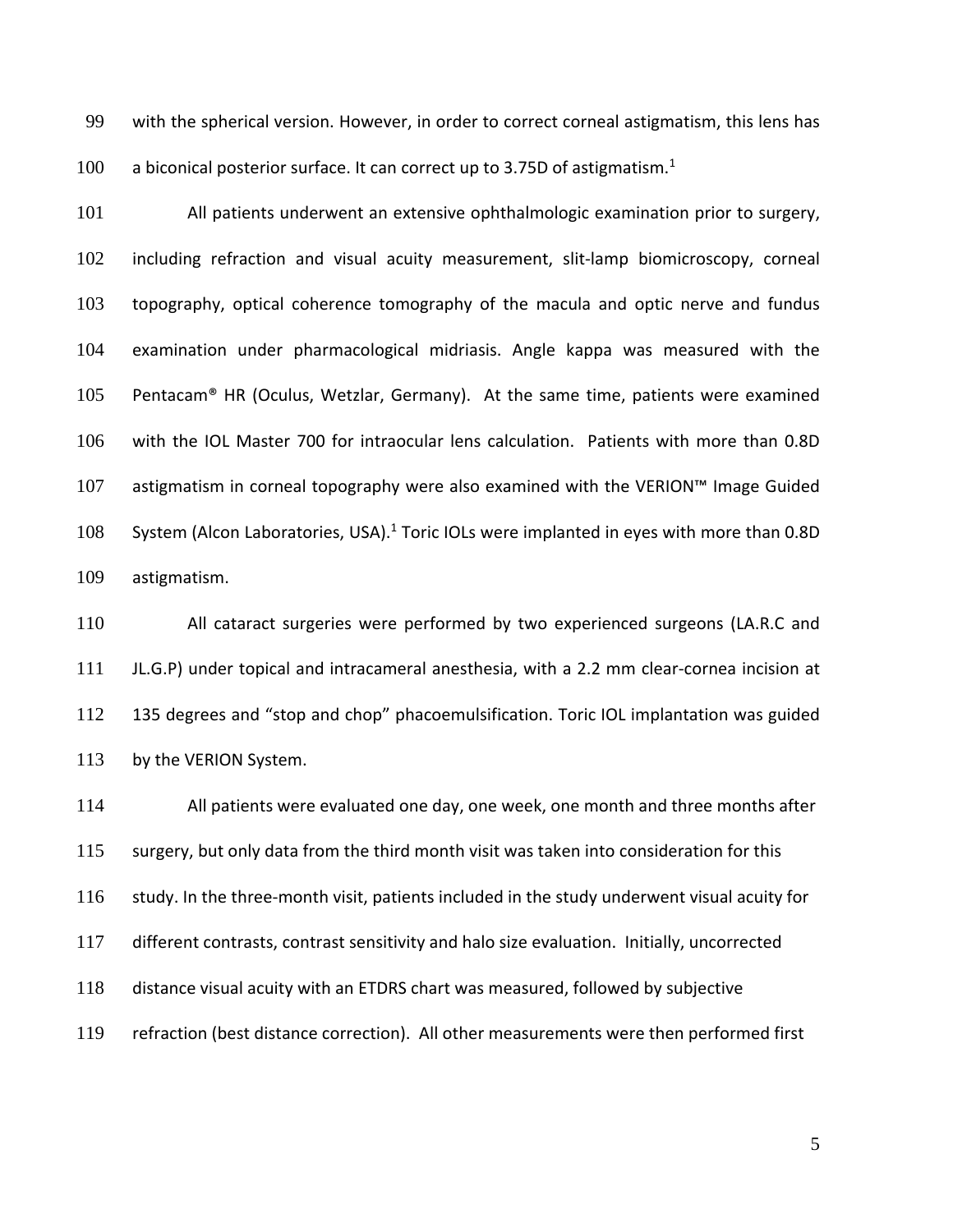with the best distance correction and then with +0.50D (myopization) and -0.50D defocus (hyperopization) over this best distance corrected situation (as the reference situation). The different contrast visual acuity evaluation procedures were performed with 123 the FrACT3.9.9a version of the Freiburg Acuity Test software package<sup>10,11</sup>. Acuity software was run on a separate laptop screen that was calibrated to be presented at 4 meters. A 125 black Landolt C was presented to the subjects and, among 8 different possibilities, they indicated the orientation of the optotype on a numeric keypad. This test minimizes the observer's bias because the presented optotype depends on the patient´s previous responses. That is, when the observer responds to a certain optotype, the software 129 automatically modifies the size of the next optotype according to parameter estimation by a sequential test method. Monocular visual acuity was evaluated at low (10%), medium (50%) and high (100%) contrast.

 Monocular contrast sensitivity function (CSF) was measured for spatial frequencies of 3, 6, 12 and 18 cycles per degree (cpd) using the functional acuity contrast test (Test SV- 1000) of the CC-100 HW 5.0 Series system. CSF values were analysed as Absolute log10 (log10 CS).

 The halo size perceived by patients in response to glare conditions was analyzed through the Halo v1.0 (Laboratory of Vision Sciences and Applications, University of Granada, Spain). The Halo v1.0 is an open-access software package that has been used in 139 previous investigations that included multifocal IOLs analysis.<sup>12-16</sup> This test was also performed with a laptop screen at 4 m and the measurements were performed monocularly under scotopic conditions. The software calculates a "discrimination index"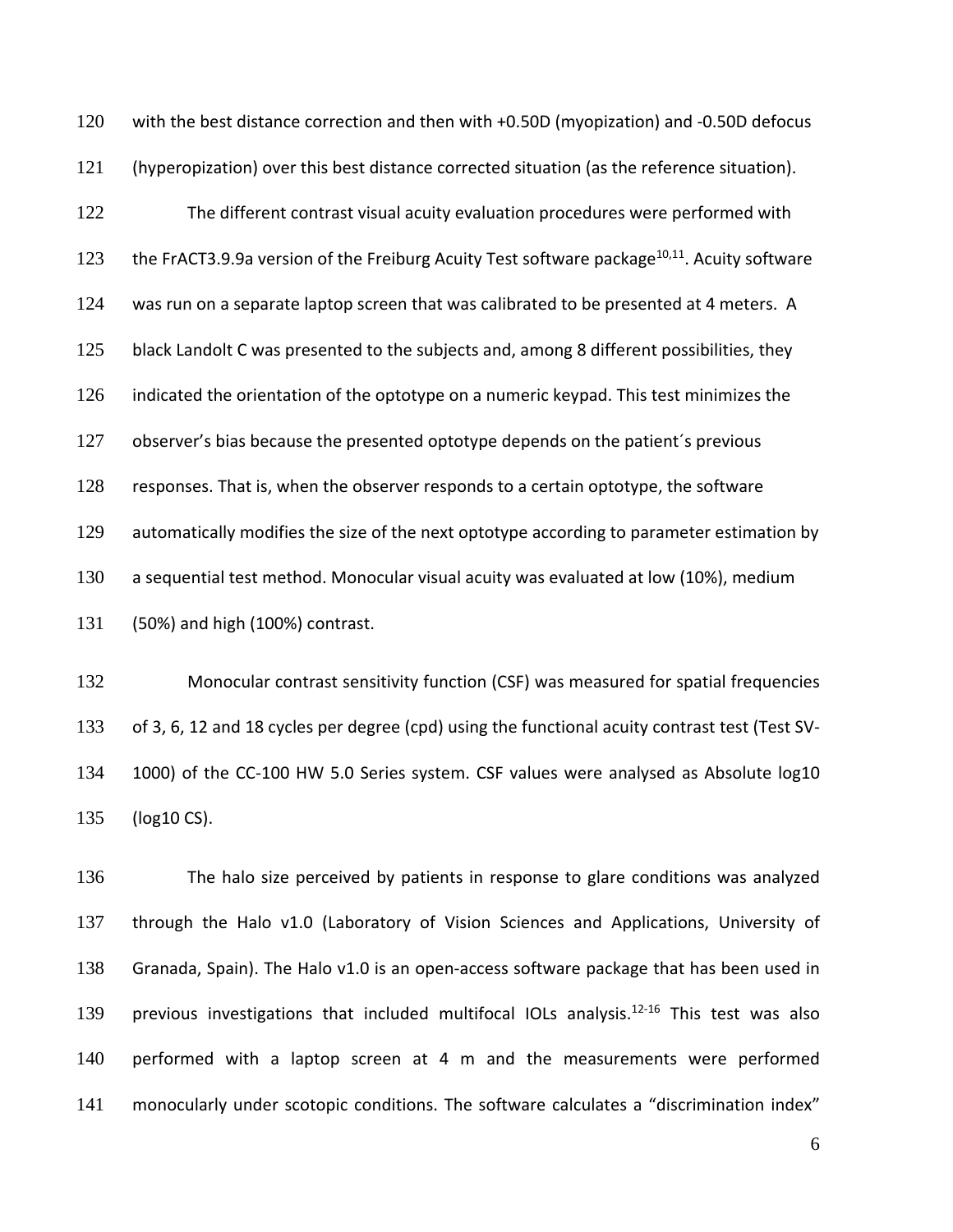- 142 (a numerical value) depending on the size of the halo reported.<sup>13</sup> This index ranges from 0
- 143 to 1 in decimal scale where the higher index represents a lesser halo impact.
- Data analysis was performed using SPSS for Windows V.20.0 (SPSS Inc, Chicago, IL).
- The normal distribution of variables was assessed using the Kolmogorov-Smirnov test. A
- repeated-measures analysis of variance (ANOVA) was used to gauge any statistically
- 147 significant difference within the different situations. Post hoc multiple comparison testing
- was performed using the Holm-Sidak method. Differences were considered to be
- statistically significant when the P value was <0.05 (i.e., at the 5% level).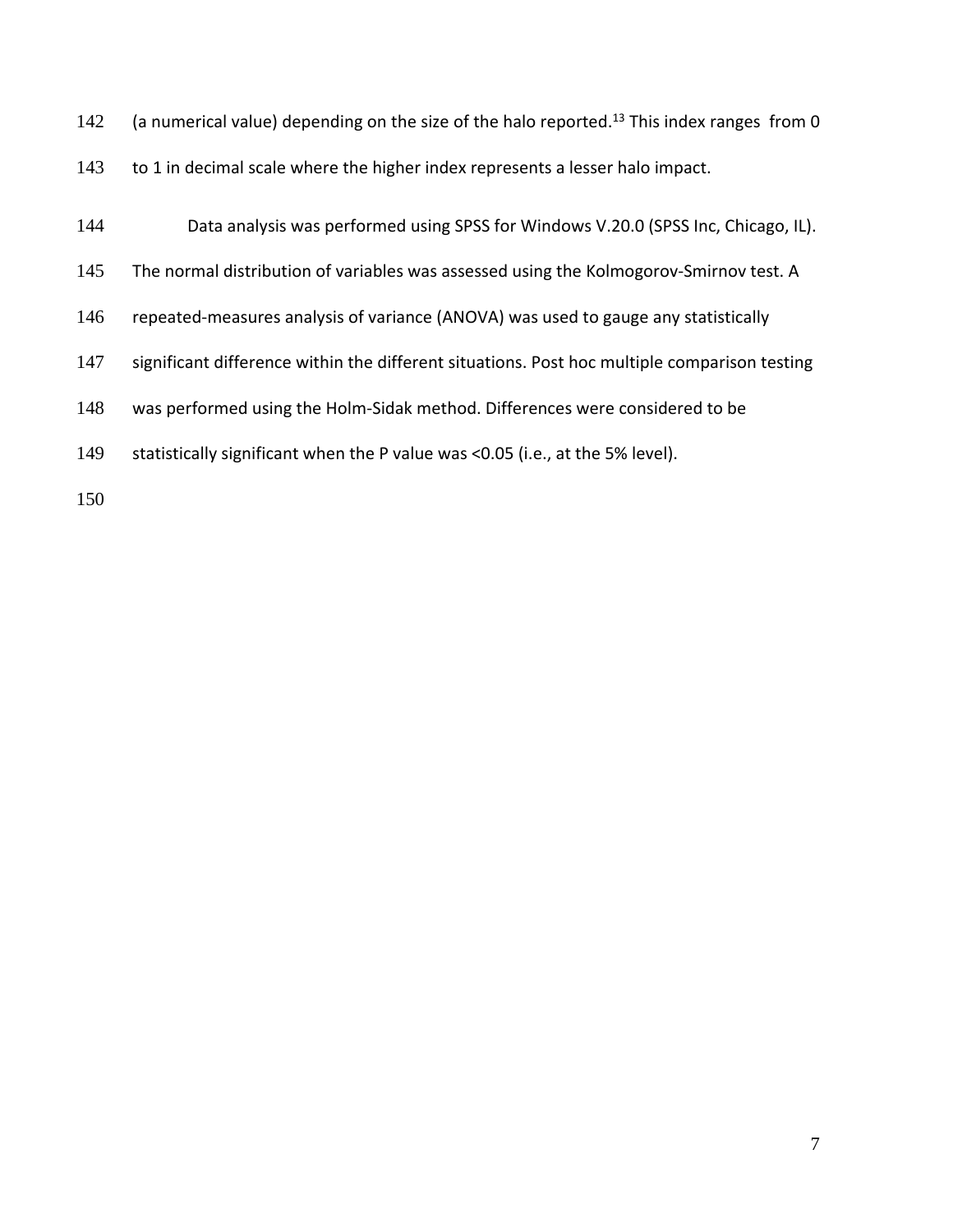#### **RESULTS**

 A total of 60 eyes of 60 patients were included in this study: 30 eyes implanted with a PanOptix IOL of 30 patients with a mean age of 67.15 ± 10.60 years and 30 eyes implanted with PanOptix Toric IOL of 30 patients with a mean age of 66.33 ± 7.96 years (p=0.46). Demographic preoperative data of each group are shown in table 1. Furthermore, all surgeries were successfully performed and there were no intra or postoperative complications.

## **Visual acuity at different contrast levels**

 Distance visual acuity values at the different measured contrast levels are recorded in Figure 1. For both the spherical and the toric group, visual acuity for all contrast settings was better when measured with best distance correction (CDVA) compared with both defocus situations, with no significant differences between +0.50 and -0.50 defocus.

 Figure 2 shows the proportion of eyes in which 100% contrast visual acuity dropped 2 or more lines with 0.50D defocus. For the PanOptix group (figure 2.A), when a 166 positive defocus was induced, 37% of the eyes lost ≥ 2 lines of vision. When a negative 167 defocus was induced the proportion of eyes that lost  $\geq$  2 lines of vision was 33%. In the toric group (figure 2.B) 42% and 50% of the eyes lost ≥ 2 lines of vision when +0.50D and - 0.50D of defocus were induced, respectively.

#### **Contrast Sensitivity Function (CSF)**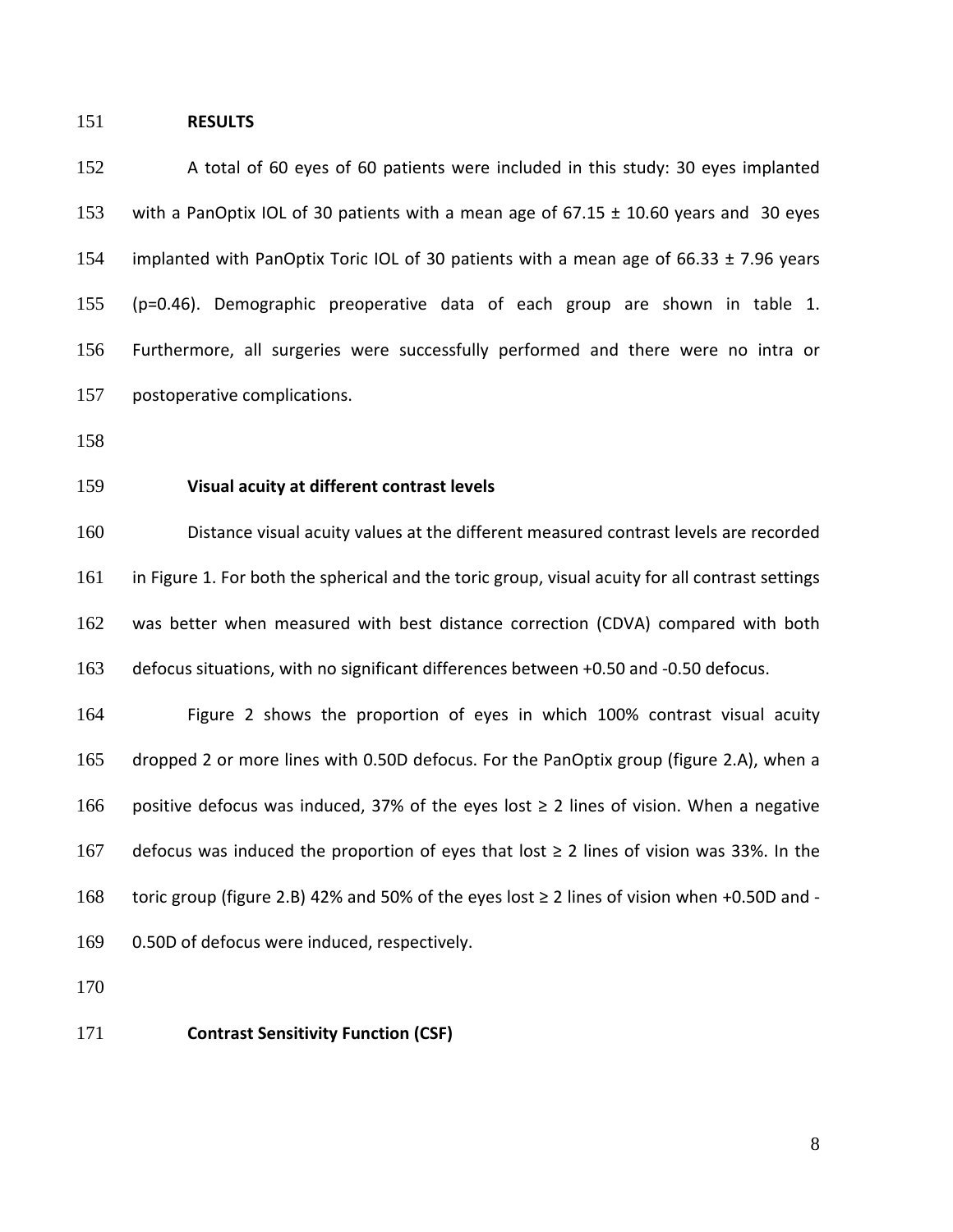Figure 3 shows CSF results for both groups and for all situations. Regarding the PanOptix group (Figure 3A), for the lower spatial frequency (3 cycles per degree), no statistically significant differences were found between best distance correction, +0.50D and -0.50D defocus (p=0.16). At 6 cycles per degree, better contrast sensitivity was found with the best distance correction, although a post hoc comparison showed that only the difference with +0.50 defocus was statistically significant (p=0.02). At 12 cycles per degree, better results were again recorded with the best distance correction compared with the myopic (p=0.01) and the hyperopic situation (p=0.01) with no significant differences between both defocus situations (p=0.19). Finally, for the highest spatial frequency (18 cycles per degree), the overall results were better with best distance 182 correction, although the difference was statistically significant only compared to +0.50D defocus (p=0.01). For the toric group (Figure 3B), the CSF results followed a very similar 184 pattern. For 3 cycles per degree, the three focal positions showed similar results (p=0.09). For 6 cycles per degree, better contrast was found with best distance correction, although the difference was only statistically significant when compared with +0.50D defocus (p<0.001). For the mid-high frequency of 12 cycles per degree contrast sensitivity was better with the best distance correction compared to both defocus situations (p=0.03 and p=0.01 for +0.50D and -0.50D, respectively). For this spatial frequency, no differences were found between +0.50D and -0.50D defocus (p=0.24). For the highest spatial frequency (18 cycles per degree), contrast sensitivity was statistically higher with best distance correction only when compared with -0.50D defocus (p=0.02).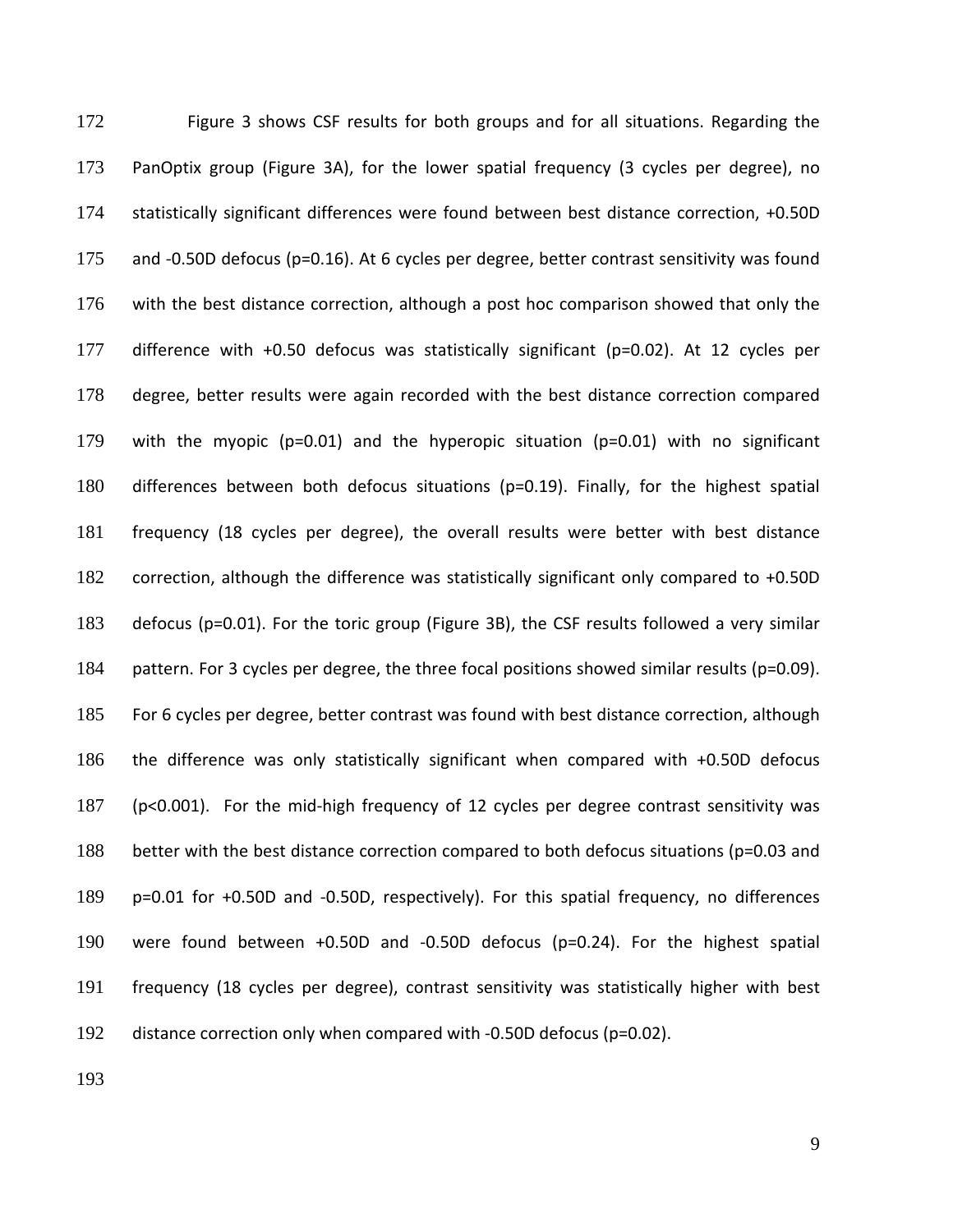#### **Halo effect – Index of discrimination**

 Figure 4 shows the halo results (index of discrimination) for both study groups. In both groups, the highest discrimination index (lowest halo effect) was found with the best distance correction compared to both defocus situations (p=0.01 for +0.50D and p=0.03 for -0.50D in the PanOptix group and p<0.001 for +0.50D and p<0.001 for -0.50D in the PanOptix Toric group), with no statistically significant differences between both defocus situations (p=0.13 for the PanOptix and p=0.37 for the PanOptix Toric group respectively).

201 In order to properly assess the impact of residual refractive errors on halo 202 perception, figure 5 shows the proportion of patients in both groups that, after inducing +0.50D or -0.50D defocus, showed a loss ≥10% of discrimination index (potential complains due to halo perception or due to a significant visual acuity loss) as well as those that showed a loss ≥10% of discrimination index while their visual acuity remained stable (patients that might complain only due to photic phenomena). For the PanOptix group 207 (figure 5.A), 30% eyes lost  $\geq$  10% of the discrimination index and 17% lost  $\geq$  10% of the discrimination index without a visual acuity drop with +0.50 defocus (myopization). When 209 -0.50D defocus was induced (hyperopization), 16% of eyes lost  $\geq$  10% of the discrimination 210 index and 13% lost  $\geq$  10% of the discrimination index without a visual acuity drop. For the PanOptix Toric group (figure 5.B), 38% of eyes lost ≥ 10% of the discrimination index and 212 15% lost  $\geq$  10% of the discrimination index without a visual acuity drop with +0.50 213 defocus. With -0.50 defocus 26% of eyes lost  $\geq$  10% of the discrimination index and 11% 214 lost  $\geq$  10% of the discrimination index with a stable visual acuity.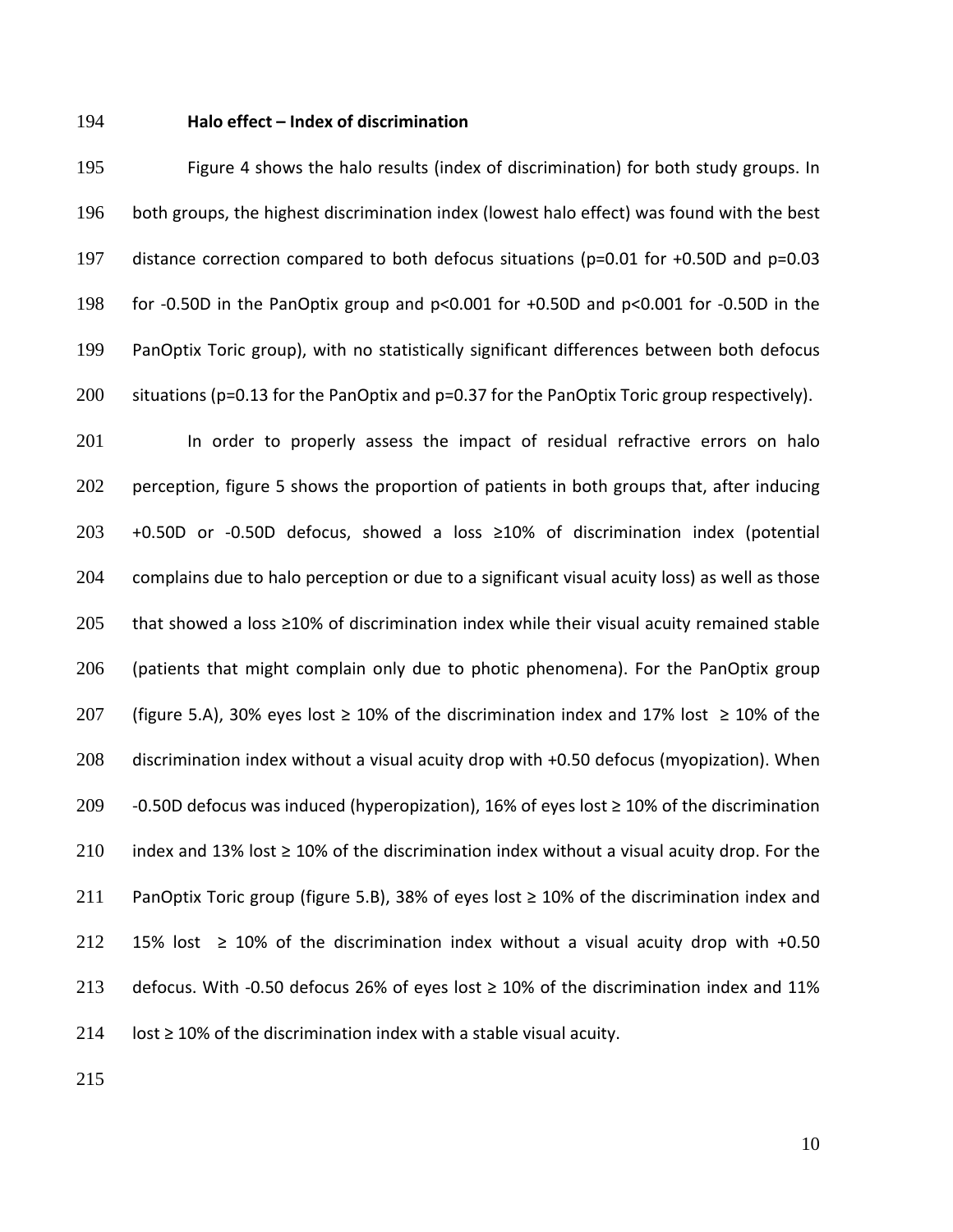### 216 **DISCUSSION**

217 Inaccurate IOL calculation prior to cataract surgery might lead to residual refractive 218 errors and for Premium IOLs, this could lead to decreased visual quality.<sup>17</sup> The question is 219 whether small refractive errors, which have been traditionally regarded as successful 220 refractive outcomes, might have a significant impact on visual function and therefore on 221 patients' satisfaction. Common complaints in patients after multifocal IOL implantation, 222 with good visual acuities measured in an office, are the need for a potent light source in 223 order to function correctly or the presence of halos and glare<sup>18</sup>. These complaints might 224 be related to the presence of small refractive errors. Therefore, the current study 225 assessed the impact of both positive and negative residual refractive errors on visual 226 guality and halo perception in patients implanted with trifocal and trifocal toric IOLs.

227 We found that distance visual acuity dropped as expected with lower contrast 228 settings, with better values with the best distance correction compared to small defocus 229 situations (±0.50D). It should be noted that visual acuity showed similar drops when a 230 positive or negative residual refractive error of 0.50D is induced in both groups and for all 231 contrast settings, reflecting the importance of avoiding residual refractive errors when 232 trifocal IOLs are implanted. This agrees with a previous study that also showed a 233 worsening of high contrast visual acuity values when some positive or negative refractive 234 error is induced in patients implanted with the same trifocal IOL. $^{17}$ 

235 In addition, in order to better discern the impact of the type of over-refraction, we 236 analysed the proportion of patients that undergo a significant visual acuity loss: when a 237 positive defocus of +0.50D is induced (myopization), the proportion of eyes that lost  $\geq 2$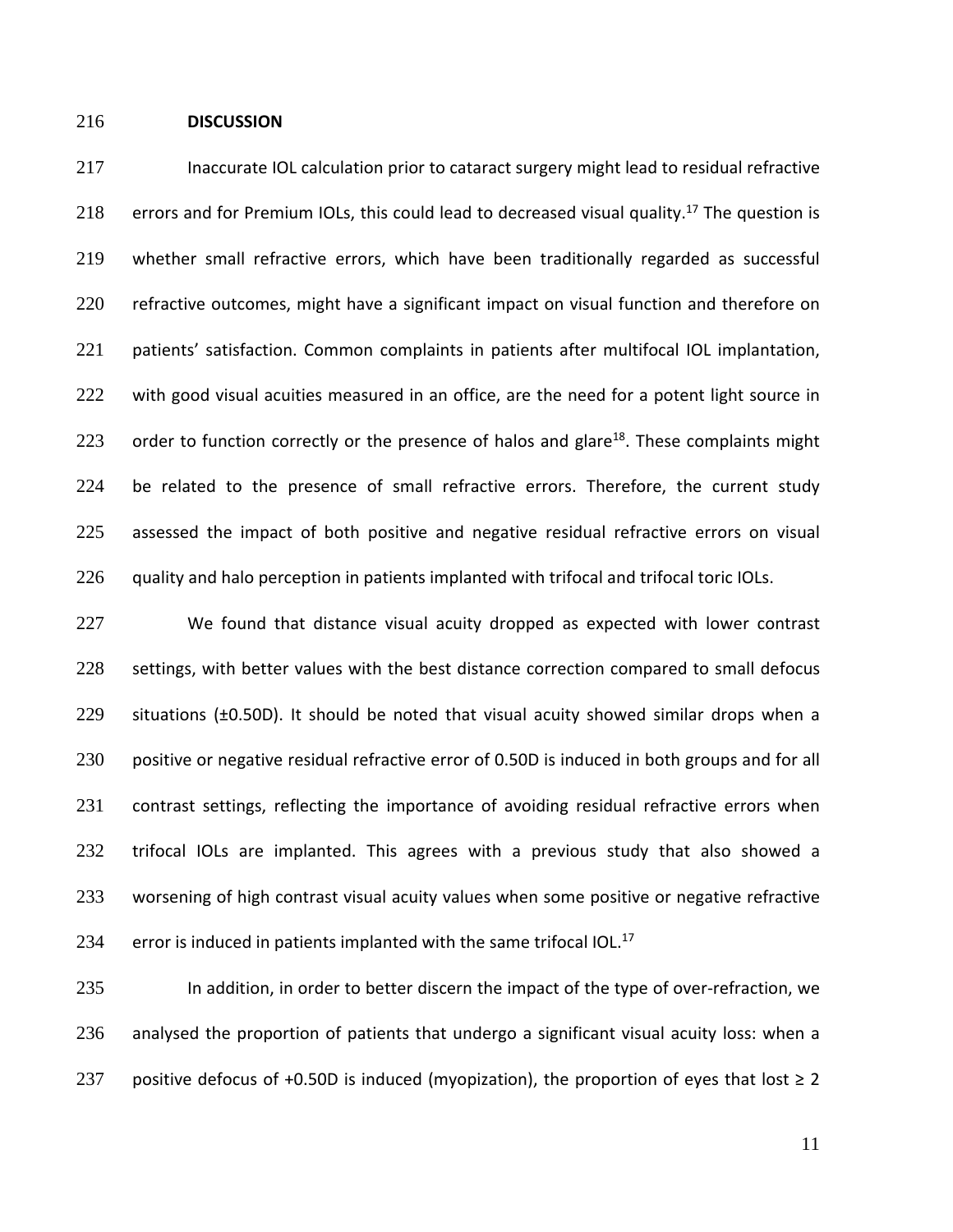238 lines was 37%, with 33% of eyes losing  $\geq$  2 lines when a negative defocus of -0.50D (hyperopization) was induced in the Panoptix group. For the PanOptix Toric group, the 240 percentage of eyes that lost  $\geq$  2 lines of vision was 42% and 50% after myopization and hyperopization. Therefore, regardless of the type of defocus, a similar and substantial proportion of patients could experience a deterioration in visual acuity with low residual refractive errors.

244 It must be taken into account that although we have found that residual refractive 245 errors can lead to a deterioration in distance visual acuity with trifocal IOLS; the impact of 246 positive or negative over-refractions should not affect visual acuity at intermediate and/or near vision but only induce a displacement (forwards or backwards) of all focal points of  $\phantom{1}$  the defocus curve.<sup>1-7</sup> As a consequence, residual refractive errors with trifocal IOLs would modify the preferred distances for intermediate or near activities but not the vision at these distances.

 In order to evaluate more comprehensively visual quality, CSF was also measured 252 in the three situations for both groups. It should be noted that for low frequencies (3 cycles per degrees), that is, low detail-demanding visual situations, no differences were found among the three situations and for both IOLs groups. As the frequencies become 255 higher and the resolution of fine details is more demanding, the results showed more variability. The overall trend at higher frequencies shows that CSF is better when no residual refractive error is induced. Thus, for gross visual details, some degree of residual refractive error seems to be negligible, while fine detail resolution could be affected even with low residual refractive errors, whether they are positive or negative.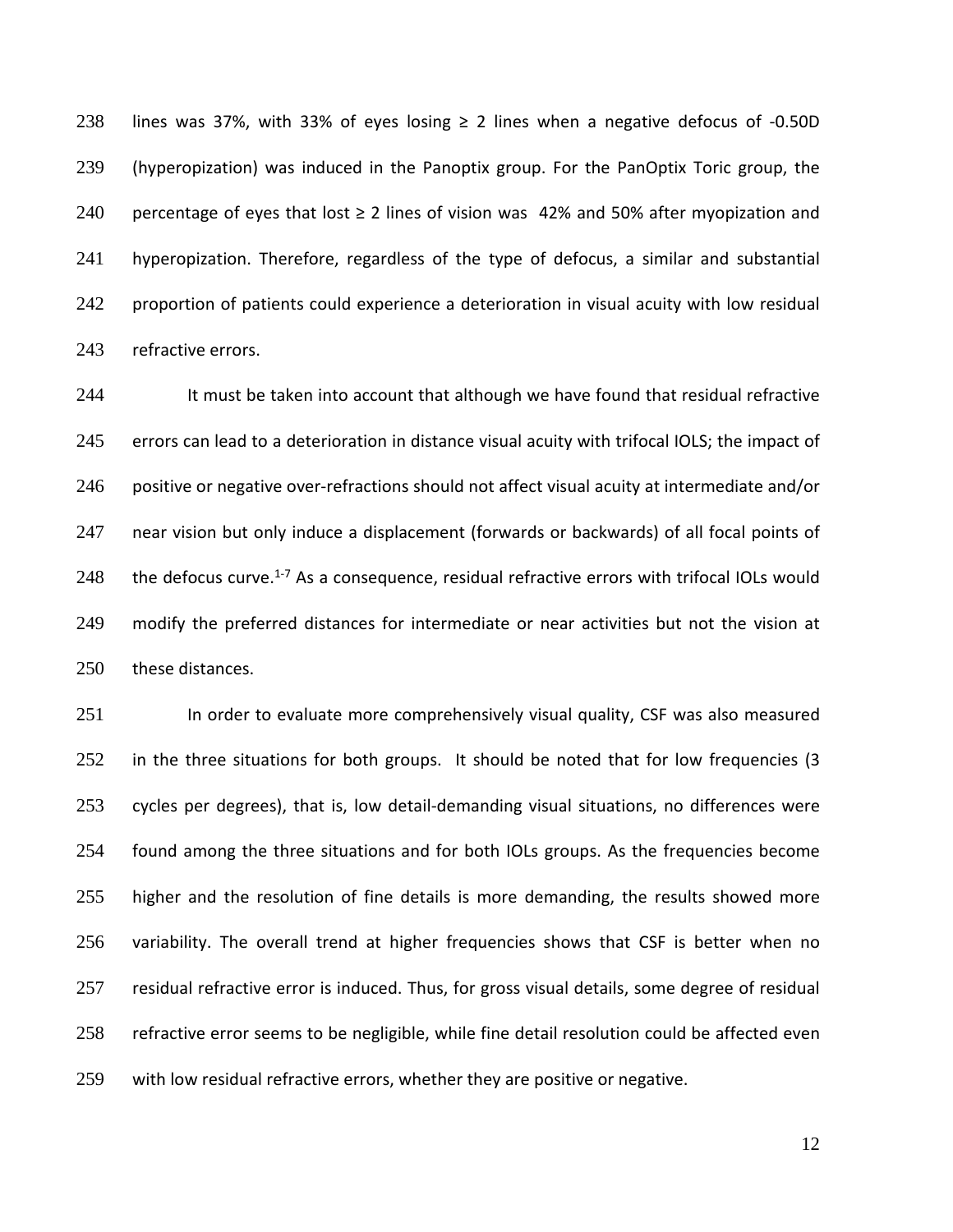Another issue in patients who have been implanted with multifocal IOLs is the impact of photic phenomena. We found that the mean halo effect was lower (higher discrimination index) when no residual refractive error is induced, with a higher halo perception with defocus, which again is similar both for negative and positive defocus. A previous study performed with an optical bench suggested that in trifocal IOLs, the halo in distance vision is produced by the joint contribution of the out of focus images corresponding to the intermediate and near add powers.<sup>15</sup> Therefore, the displacement 267 (backwards or forwards) of the three foci induced by residual refraction could modify their 268 contribution to halo perception at distance vision. However, the averaged results of the discrimination index showed that although even low over-refractions increase halo perception, there are no significant differences between positive or negative defocus.

 Alba Bueno et al also analysed psychophysical assessment of halos perception and clinical subjective complaints of patients due to photic phenomena.<sup>15</sup> The authors reported that a 10% decrease in the discrimination index was correlated to significant subjective patient complaints. In order to further measure the impact of the type of 275 defocus on halo perception, the proportion of patients that lost  $\geq$  10% of the 276 discrimination index and also the proportion of eyes that lost  $\geq$  10% of the discrimination 277 index without a significant visual acuity was analyzed. With this analysis, the proportion of patients that might complain only due to photic phenomena would be determined independently from those whose visual complaints might be related to a significant visual 280 acuity loss. Our results found that a low defocus of ±0.50D could have a significant impact on halo perception in between 11% and 17% of the patients implanted with trifocal IOLs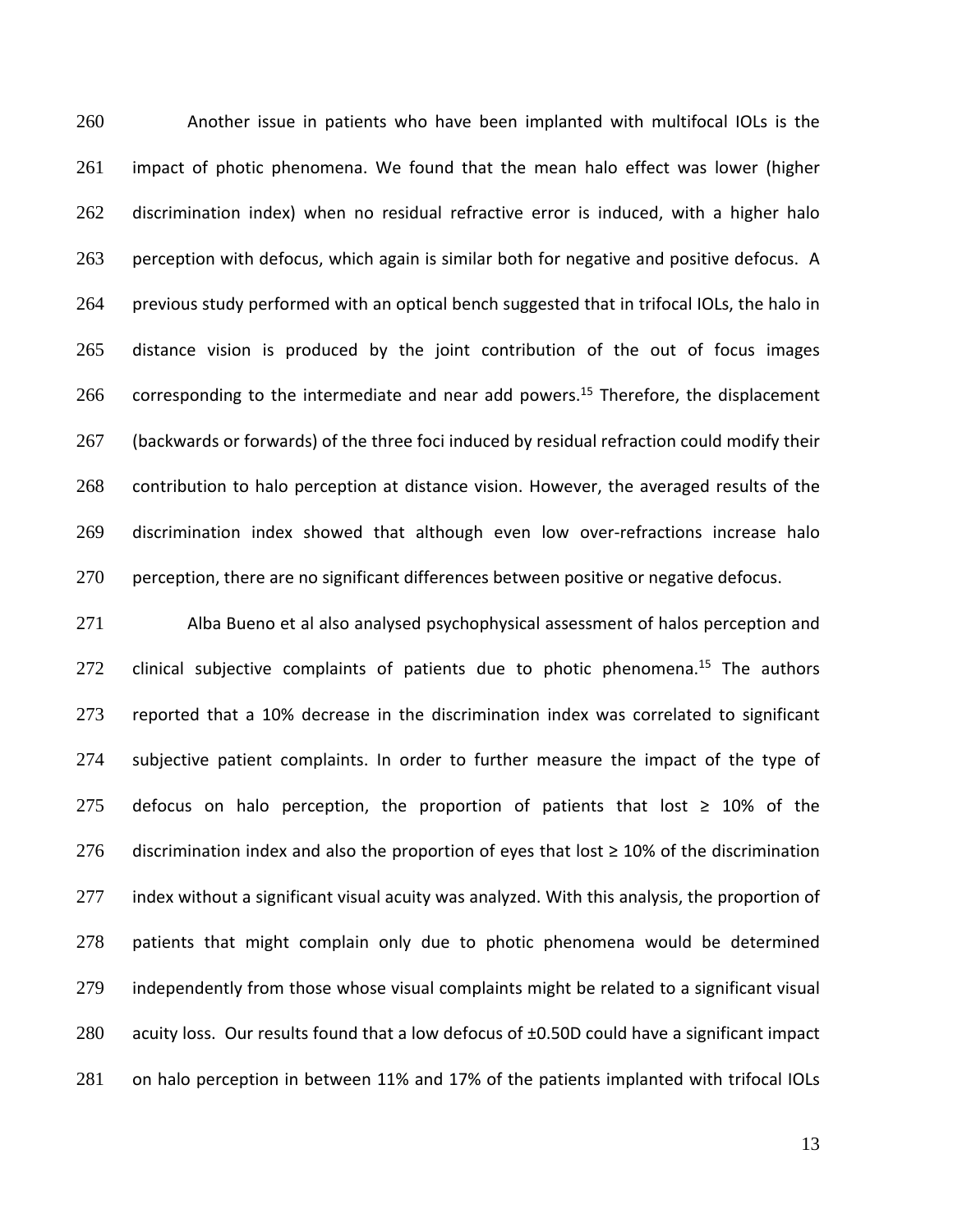282 with no significant changes in distance visual acuity. Therefore in a clinical setting we must bear in mind that complaints about photic phenomena might be related to the presence of low residual refractive errors that seem to have no influence on visual acuity.

 In the current study, no post-operative misalignments of the IOLs were found and patients presented regular corneal profiles. Intraocular lens decentration, tilt or rotation might further compromise the optical performance of the IOLs and patient visual 288 quality.<sup>19-22</sup> Hence, it would be interesting to analyse the effect of the combination of misalignments and residual refractive errors in patients with trifocal IOLs. At the same time, dramatic changes on corneal profiles, such as those present in some patients with previous corneal refractive surgery, could also deteriorate their visual quality and/or halo 292 perception.<sup>23,24</sup> In upcoming years, a large number of patients who have undergone corneal refractive surgery will develop cataracts and will probably seek spectacle independence, therefore studies to assess the potential effects of residual refractive errors in these patients after trifocal or trifocal toric IOL implantation will be of great interest.

297 In conclusion, the results of the present study suggest that, regardless of their nature, low residual refractive errors might be tolerated by most patients implanted with trifocal or trifocal toric IOLs. However, a significant number of patients will probably complain due to decreased visual quality, increased photic phenomena or a combination of both situations. Therefore, residual refractive errors within ±0.50D after surgery should not always be considered a refractive success after premium IOL implantation.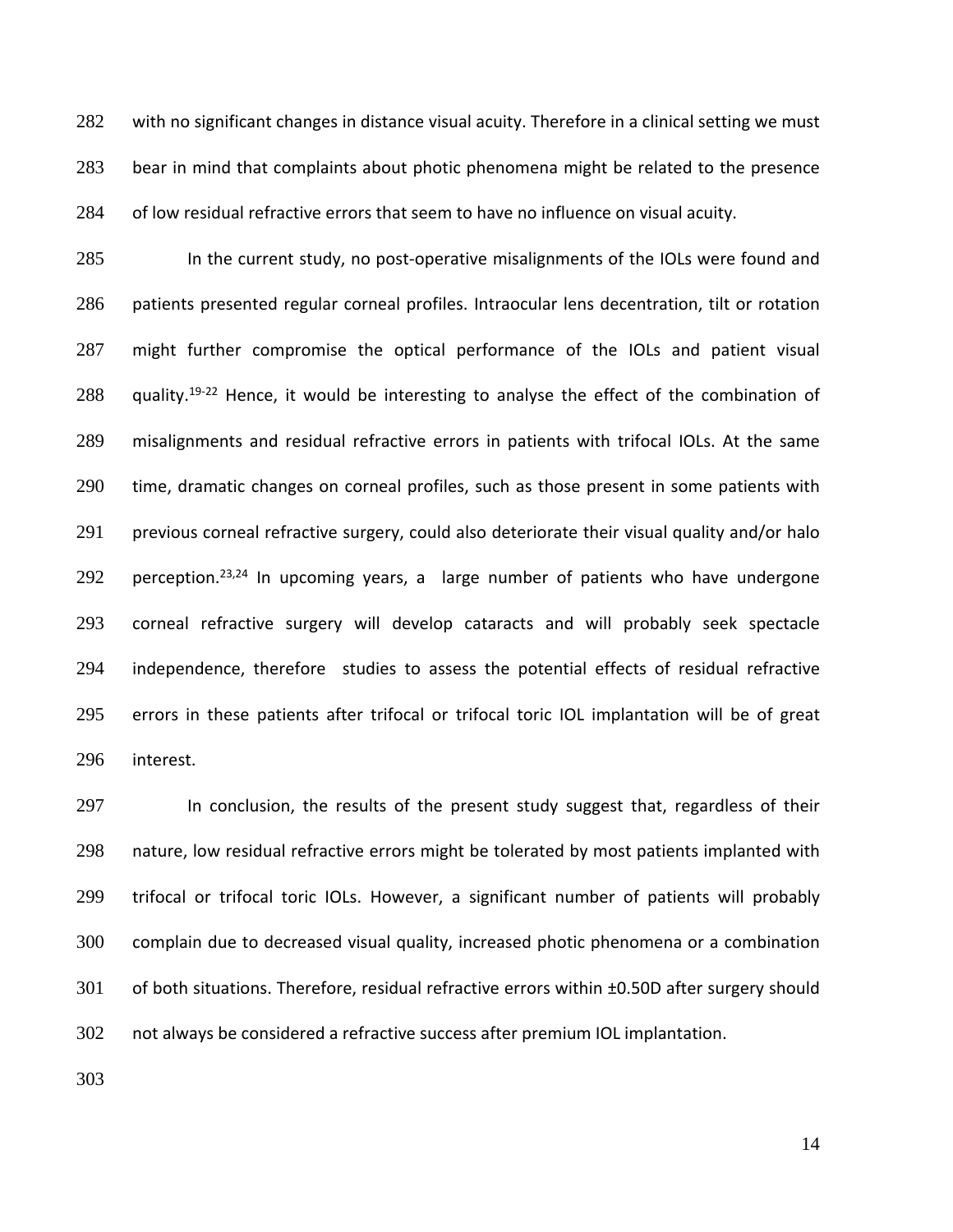### **REFERENCES**

- 1. Rementería-Capelo LA, Contreras I, García-Pérez JL, et al. Visual quality and patient satisfaction with a trifocal intraocular lens and its new toric version. *J Cataract Refract Surg.* 2019;45:1584-1590.
- 2. Poyales F, Garzon N. Comparison of 3-month visual outcomes of a spherical and a toric trifocal intraocular lens. *J Cataract Refract Surg.* 2019;45:135-145.
- 3. Piovella M, Colonval S, Kapp A, et al. Patient outcomes following implantation with a trifocal toric IOL: twelve-month prospective multicentre study. *Eye (Lond).* 2019; 33:144-153.
- 4. Böhm M, Hemkeppler E, Herzog M, et al. Comparison of a panfocal and trifocal diffractive intraocular lens after femtosecond laser-assisted lens surgery. *J Cataract Refract Surg*. 2018; 44:1454-1462.
- 5. Alfonso JF, Fernández-Vega-Cueto L, Fernández-Vega L, et al. Visual Function after Implantation of a Presbyopia-Correcting Trifocal Intraocular Lens *Ophthalmic Res*. 2020;63:152-164.
- 6. Kohnen T, Herzog M, Hemkeppler E, et al. Visual Performance of a Quadrifocal (Trifocal) Intraocular Lens Following Removal of the Crystalline Lens. *Am J Ophthalmol*. 2017;184:52-62.
- 7. Cochener B, Boutillier G, Lamard M, et al. A Comparative Evaluation of a New Generation of Diffractive Trifocal and Extended Depth of Focus Intraocular Lenses. *J Refract Surg*. 2018;34:507-514.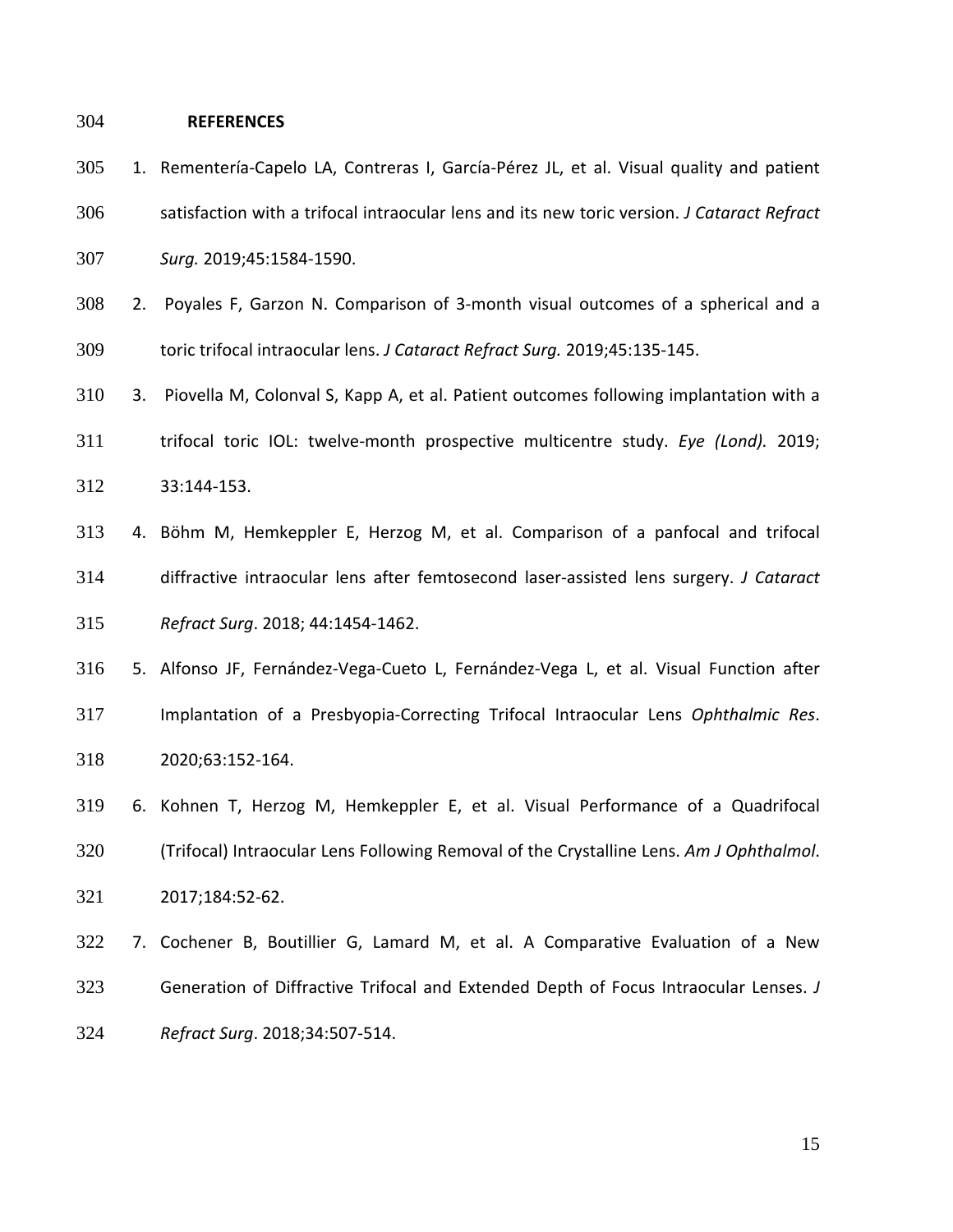- 8. Alio JL, Abdelghany AA, Fernández-Buenaga R. Enhancements after cataract surgery.
- *Curr Opin Ophthalmol*. 2015;26:50-55.
- 9. Alfonso JF, Fernández-Vega L, Montés-Micó R, et al. Femtosecond laser for residual
- refractive error correction after refractive lens exchange with multifocal intraocular
- lens implantation. *Am J Ophthalmol*. 2008;146:244-250.
- 10. Bach M. The Freiburg Visual Acuity test--automatic measurement of visual acuity. *Optom Vis Sci.* 1996;73: 49-53.
- 11. Bach M. The Freiburg Visual Acuity Test Variability unchanged by post-hoc re-analysis. *Graefe's Arch Clin Exp Ophthalmol*. 2007;245:965–971.
- 12. Castro JJ, Ortiz C, Pozo AM, et al. A visual test based on a freeware software for
- quantifying and displaying nightvision disturbances: study in subjects after alcohol consumption. *Theor Biol Med Model*. 2014;11:S1**.**
- 13. Castro JJ, Jimenez JR, Ortiz C, et al. New testing software for quantifying discrimination
- capacity in subjects with ocular pathologies. *J Biomed Opt.* 2011;16:015001**.**
- 14. Anera RG, Castro JJ, Jimenez JR, et al. Optical quality and visual discrimination capacity
- after myopic LASIK with a standard and aspheric ablation profile. *J Refract Surg*.
- 2011;27:597–601.
- 15. Alba-Bueno F, Garzón N, Vega F, et al. Patient-Perceived and Laboratory-Measured
- Halos Associated with Diffractive Bifocal and Trifocal Intraocular Lenses. *Curr Eye Res*.
- 2018;43:35-42.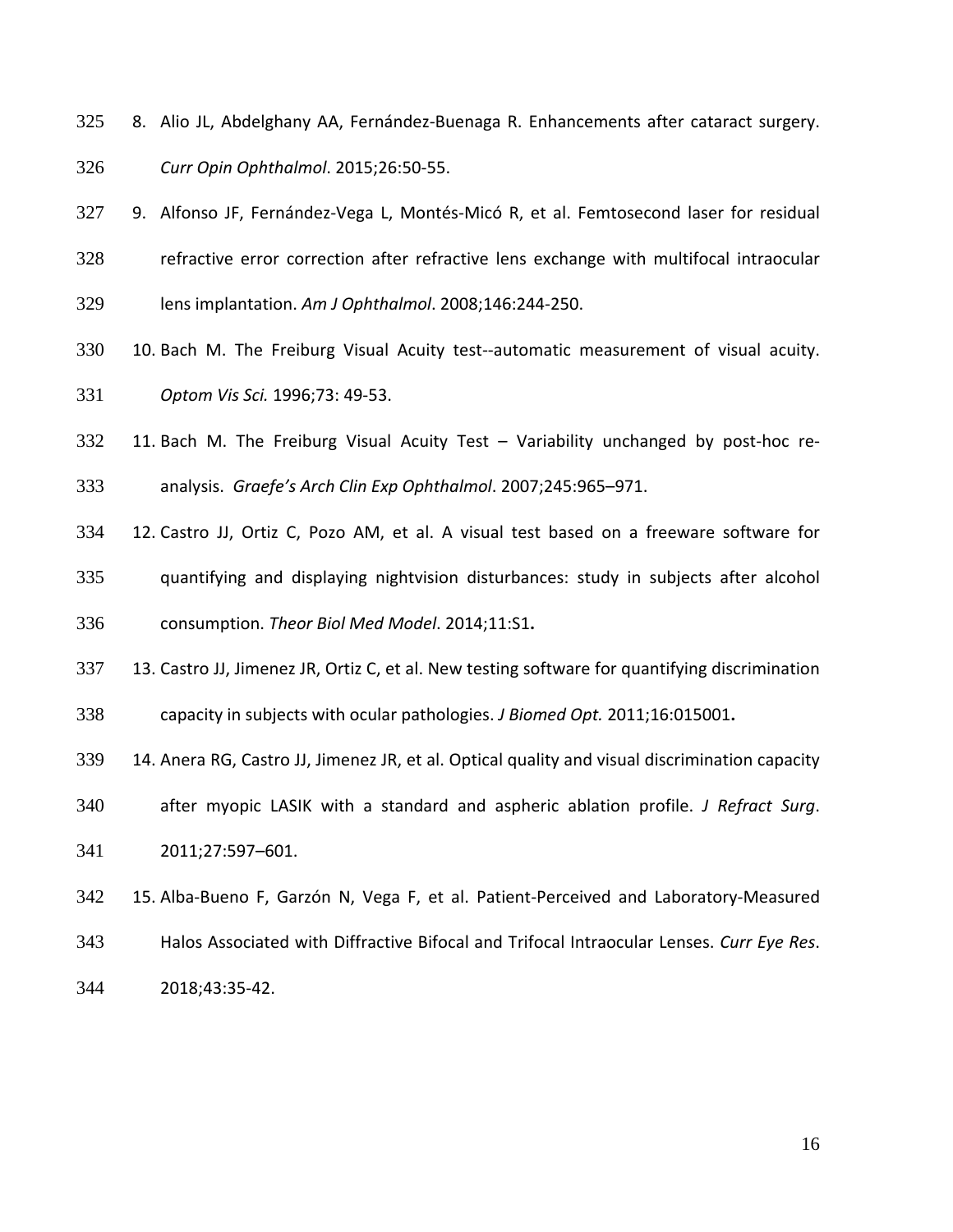| 345 | 16. Carballo-Alvarez J, Vazquez-Molini JM, Sanz-Fernandez JC, et al. Visual outcomes after |  |  |  |  |                                                                               |  |  |
|-----|--------------------------------------------------------------------------------------------|--|--|--|--|-------------------------------------------------------------------------------|--|--|
| 346 |                                                                                            |  |  |  |  | bilateral trifocal diffractive intraocular lens implantation. BMC Ophthalmol. |  |  |
| 347 | 2015;15:26.                                                                                |  |  |  |  |                                                                               |  |  |

- 17. Hayashi K, Sato T, Igarashi C, et al. Effect of Spherical Equivalent Error on Visual Acuity at Various Distances in Eyes With a Trifocal Intraocular Lens. *J Refract Surg* 2019;35:274-279.
- 351 18. Cao K, Friedman DS, Jin S, et al. Multifocal versus monofocal intraocular lenses for age- related cataract patients: a system review and meta-analysis based on randomized controlled trials. *Surv Ophthalmol*. 2019;64:647-658.
- 19. Baumeister M, Buhren J, Kohnen T. Tilt and decentration of spherical and aspheric intraocular lenses: effect on higher-order aberrations. *J Cataract Refract Surg*
- 2009;35:1006–1012.
- 20. Fujikado T, Saika M. Evaluation of actual retinal images produced by misaligned aspheric intraocular lenses in a model eye. *Clin Ophthalmol*. 2014;8:2415-2423.
- 21. Tognetto D, Perrotta AA, Bauci F, et al. Quality of images with toric intraocular lenses. *J*
- *Cataract Refract Surg* 2018;44:376-381.
- 22. Garzón N, Poyales F, de Zárate BO, et al. Evaluation of rotation and visual outcomes after implantation of monofocal and multifocal toric intraocular lenses. *J Refract Surg* 2015;31:90-97.
- 23. Lee YC, Hu FR, Wang IJ. Quality of vision after laser in situ keratomileusis: influence of dioptric correction and pupil size on visual function. *J Cataract Refract Surg* 2003;29:769-777.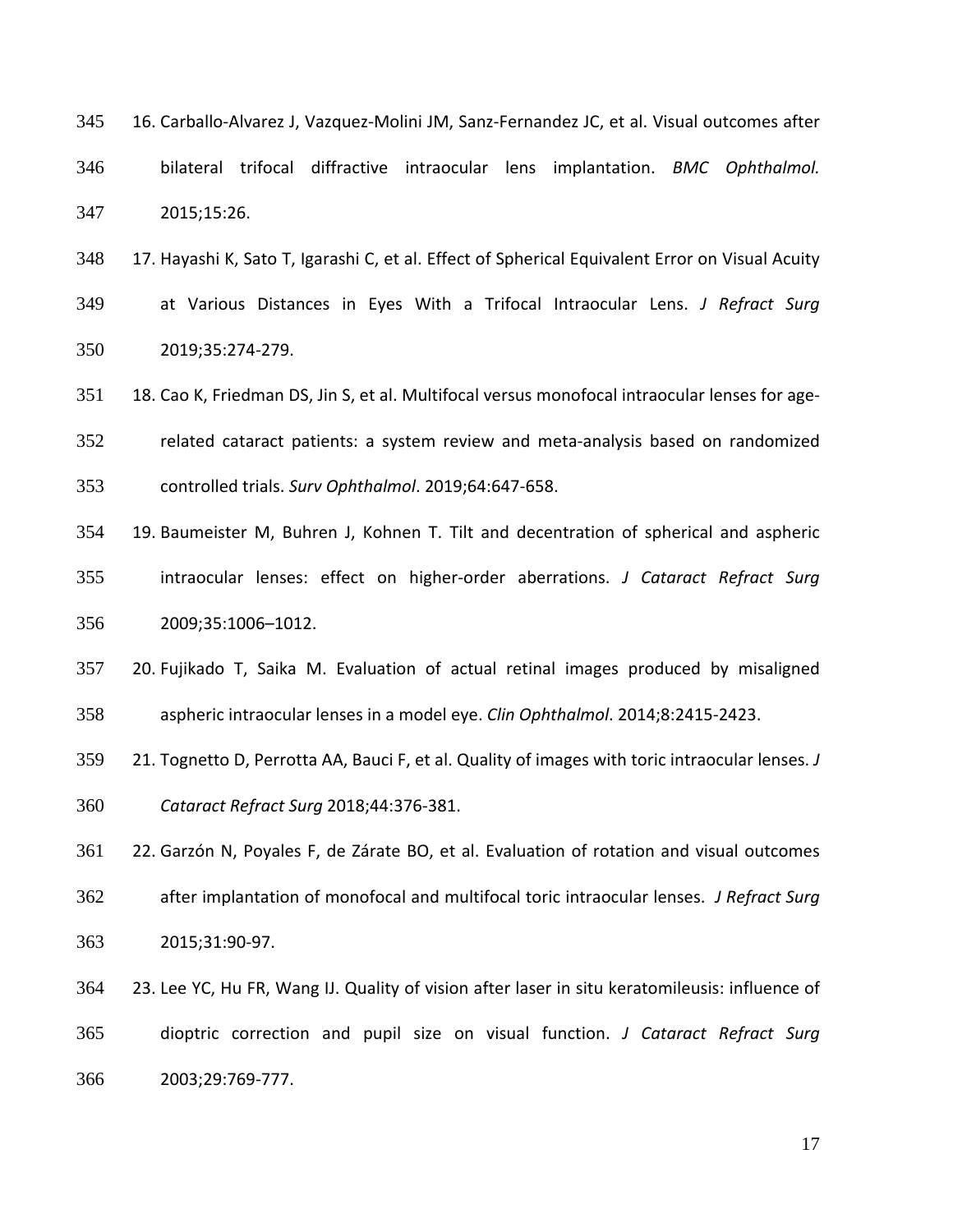- 24. Villa C, Gutiérrez R, Jiménez JR, et al. Night vision disturbances after successful LASIK
- surgery. *Br J Ophthalmol* 2007;91:1031-1037.

- 
-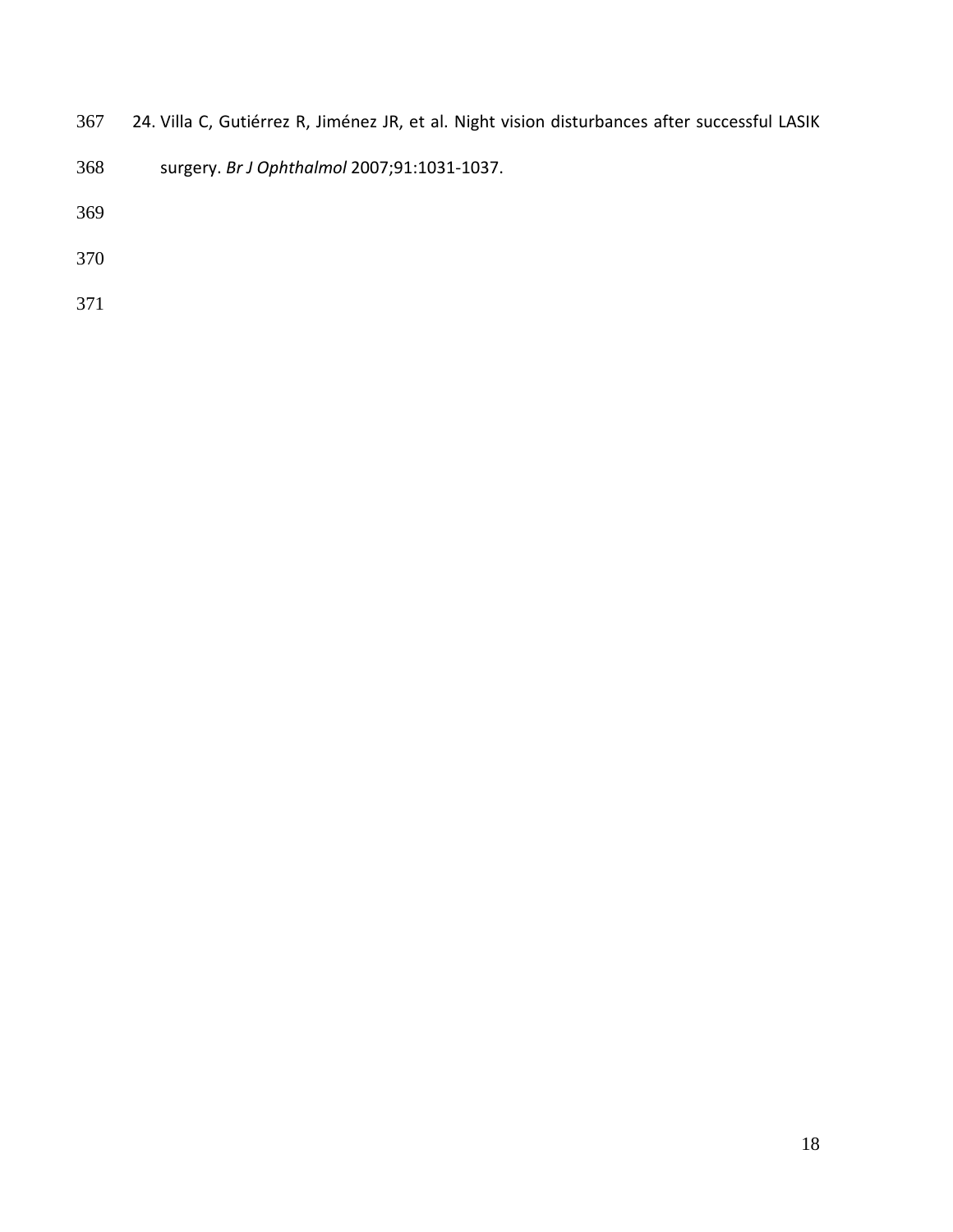#### **FIGURE LEGENDS**

 **Figure 1.** Visual acuity at 100%, 50% and 10% of contrast with best distance correction (CDVA) and with +0.50 and –0.50 diopters (D) defocus for the PanOptix (TOP) and PanOptix Toric groups (BOTTOM). \* represent statistically significant differences between the best distance correction situation and +0.50D of defocus (myopization). \*\* represent statistically significant differences between the best distance correction situation and - 0.50D of defocus (hyperopization)

 **Figure 2**. Proportion of eyes in which the visual acuity (VA) at distance and at 100% of contrast remained unchanged or dropped only 1 line and those eyes in which VA 382 decreased  $\geq 2$  lines of vision for the best distance correction situation, with +0.50D and -0.50D of defocus. A) PanOptix group. B) PanOptix toric group.

**Figure 3.** Contrast sensitivity function (CSF) under photopic conditions (85 cd/m<sup>2</sup>) 3 months after the cataract surgery for the three refractive situations (best distance correction, +0.50D and -0.50D defocus). A) PanOptix group. B) PanOptix Toric group. \* represent statistically significant differences between the best distance correction situation and +0.50D defocus (myopization). \*\* represent statistically significant differences between the best distance correction situation and -0.50D defocus (hyperopization).